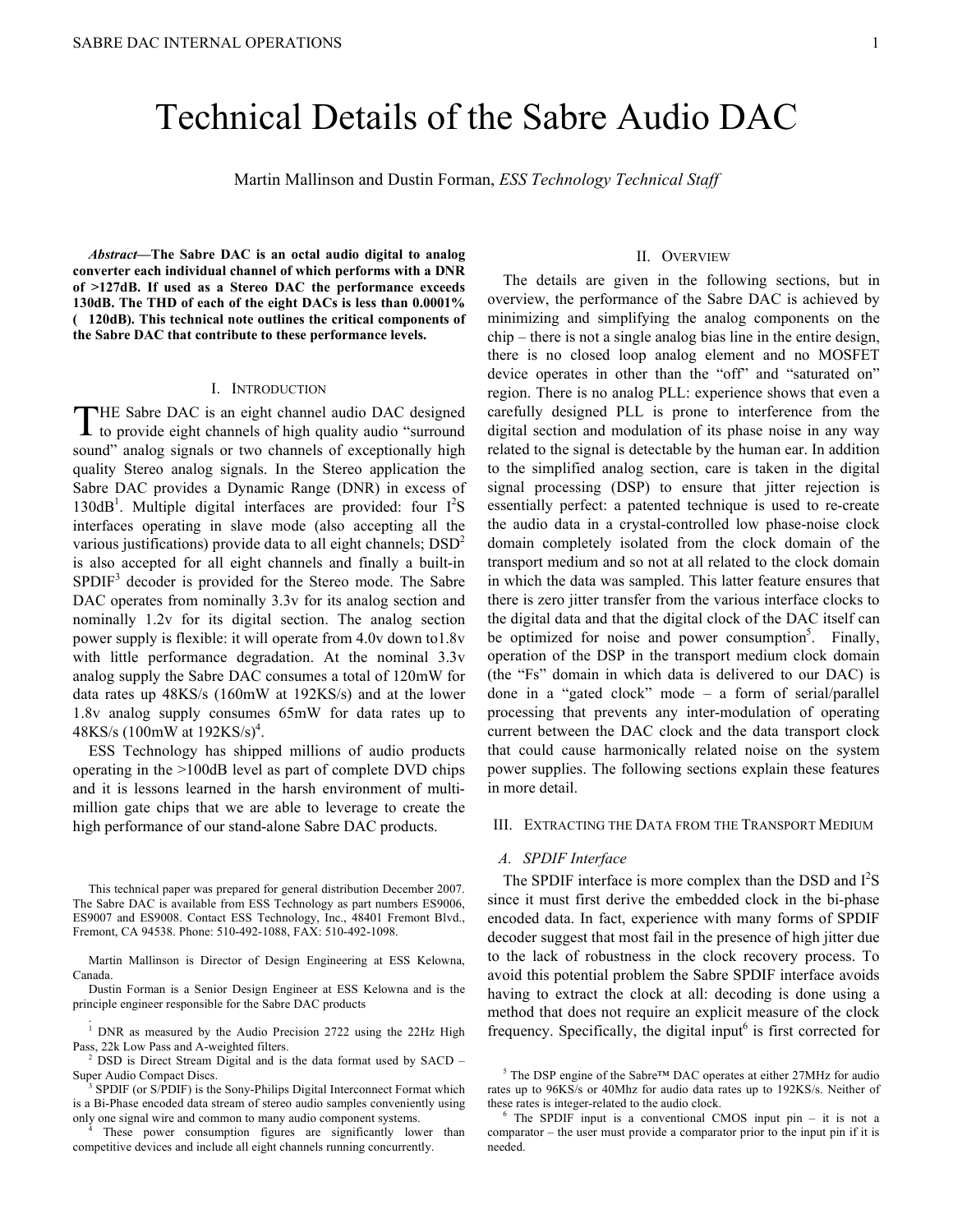50% duty cycle by means of a discrete digital delay line that is able to delay either the positive edge or the negative edge of the signal such that after this delay line the signal is at 50% duty cycle. Thereafter an assessment is made of the width of each pulse based on its relation to recently seen pulse widths and a decision circuit assigns each a width of 1, 2, or 3 units. A state machine then operates on the assigned widths in succession; this state machine is searching for the block boundaries and the bit states. The state machine makes no attempt to re-time or otherwise decode the clock – it simply "time stamps" the event and passes it to the downstream processor. Using this method the SPDIF interface is able to accommodate 50nS of random jitter and  $200 \text{ns}^7$  of sinusoidal jitter in the incoming data.

# *B. Rendering the Data into the DAC clock domain*

The  $I^2S$  and DSD are clocked data streams, they do not require the method used by the SPDIF interface, but they result in the same thing: similar to the output of the SPDIF decoder, at a certain asynchronous time, they present to the downstream processor the new bit or word from the interface. Rather than trying to lock a PLL to the data rate of this interface signal, the Sabre DSP uses the arrival time of the data as a gating signal for the first part of the processing. Specifically, we now need to apply a filter to the digital data – we must remove the image that will be created when we upsample the data to our much higher clock rate. This filter involves a number of cycles of the DSP. One desirable consequence of this method is that the over-sampling filter time constant tracks the data rate. The data we have after this process is, of course, mathematically correct, but if we use this data in the higher clock domain we will have a great deal of noise, since as soon as we try to sample the data we must decide at which edge of our high speed clock this data is to be used. That choice is never correct – this sample delivered from the interface is supposed to be at some point between our high speed clock edges. The problem then is this: we have the data stripped off the transport medium – the data is mathematically correct but we don't know where in time this data is supposed to be, and even if we did we cannot snap it to our high speed clock because that represents a quantization in time and hence noise. The conventional solution is well known: first a digital PLL is used to remove the jitter of the incoming data (since it will suffer from jitter in the transport clock) and then a polyphase filter is employed to rate-convert the signal<sup>8</sup> into the new clock domain. These kinds of sample rate converters work well but they are limited to certain ranges of operation (they have a limited ratio of rate conversion – typically about 8:1) and a DNR less than that in the digital data itself. The Sabre DAC rate converter has two advantages compared to the poly-phase filter approach and is described in great detail in the pending patent. Firstly the rate conversion is unlimited – allowing the Sabre to always achieve a conversion into its

exceptionally high clock rate (as much as 40Mhz) from as little as 4Khz in one step; and secondly, the process is essentially perfect to the bit level – the output DNR exceeds 175dB and the THD is correspondingly high.

As well as sample rate conversion the Sabre has a proprietary jitter reduction circuit that operates with the rate converter and is able to achieve a 100% jitter rejection. These two steps: jitter rejection and rate conversion; are able to take the "burst" mode over-sampled filter output into the precisely correct clock edge of the high speed clock. Audio data from all sources is now in the high speed clock domain and sent to the modulator.

# IV. THE HYPERSTREAM™ MODULATOR

ESS uses the trademark HyperStream to refer to our range of noise shaping, bit-reducing modulators<sup>9</sup>. Our modulators differ in detail from conventional ΣΔ modulators in that they can operate up to 100% modulation depth. This is achieved by a cascade of independently stabilized lower-order modulators and careful selection of relative gain in the integrator sections such that the onset of clipping is well-controlled. As the modulation depth approaches 100% the loop order essentially softly degrades to a lower and lower order, each lower order is independently stable hence the whole modulator is stable for any modulation depth. This allows us to operate with a nominal full scale of 90% modulation depth in the Sabre DAC multi-bit modulator<sup>10</sup>. The modulator is fifth order with adjustable (user software configurable) output bit width, typically six bit, and since it operates to 90% modulation depth and at rates up to 40Mhz, the noise floor from the modulator is well below −160dB (the integrated noise is less than  $-140$ dB).

Because  $\Sigma\Delta$  modulators are very non-linear systems only approximations of performance are possible in frequency domain simulations. Time domain simulations are useful to verify first-order stability (i.e. that the loop does not oscillate in the typical condition) but beyond this, simulations must be augmented with hardware tests. We have performed extensive hardware testing of the HyperStream modulators over many years (and many millions of shipped products) and consequently have designed them to show additional features that are not commonly tested. We believe that some of these features of the modulator are the reasons why our users tell us that the Sabre "sounds better" than similarly specified parts. Two of these features are explained in detail here.

Firstly, it is a known problem in noise shaping modulator design that noise is not independent of DC signal level. A graph of DNR vs. DC signal level will always rise as the modulation depth approaches 100%. Most modulators cannot handle 100% modulation depth and what they call full-scale may be only 50% modulation depth, nevertheless a graph of DNR vs. modulation depth up to even this 50% level will show an increasing noise. The HyperStream modulators are

<sup>7</sup> 200nS is even greater than the nominal SPDIF clock period – but nevertheless the SPDIF interface correctly decodes the data stream if its FM modulation is at a sufficiently low frequency.

<sup>&</sup>lt;sup>8</sup> For an introduction to this technique see the Analog Devices AD1896.

<sup>&</sup>lt;sup>9</sup> To understand how ESS modulators may differ from more conventional ΣΔ modulators refer to US Patent 7,058,464 which describes one difference. Other innovations are not publicly disclosed – they are retained as ESS Proprietary information.

 $\frac{10}{10}$  All other things being equal, this 90% modulation depth alone delivers a 5.1dB increase in DNR.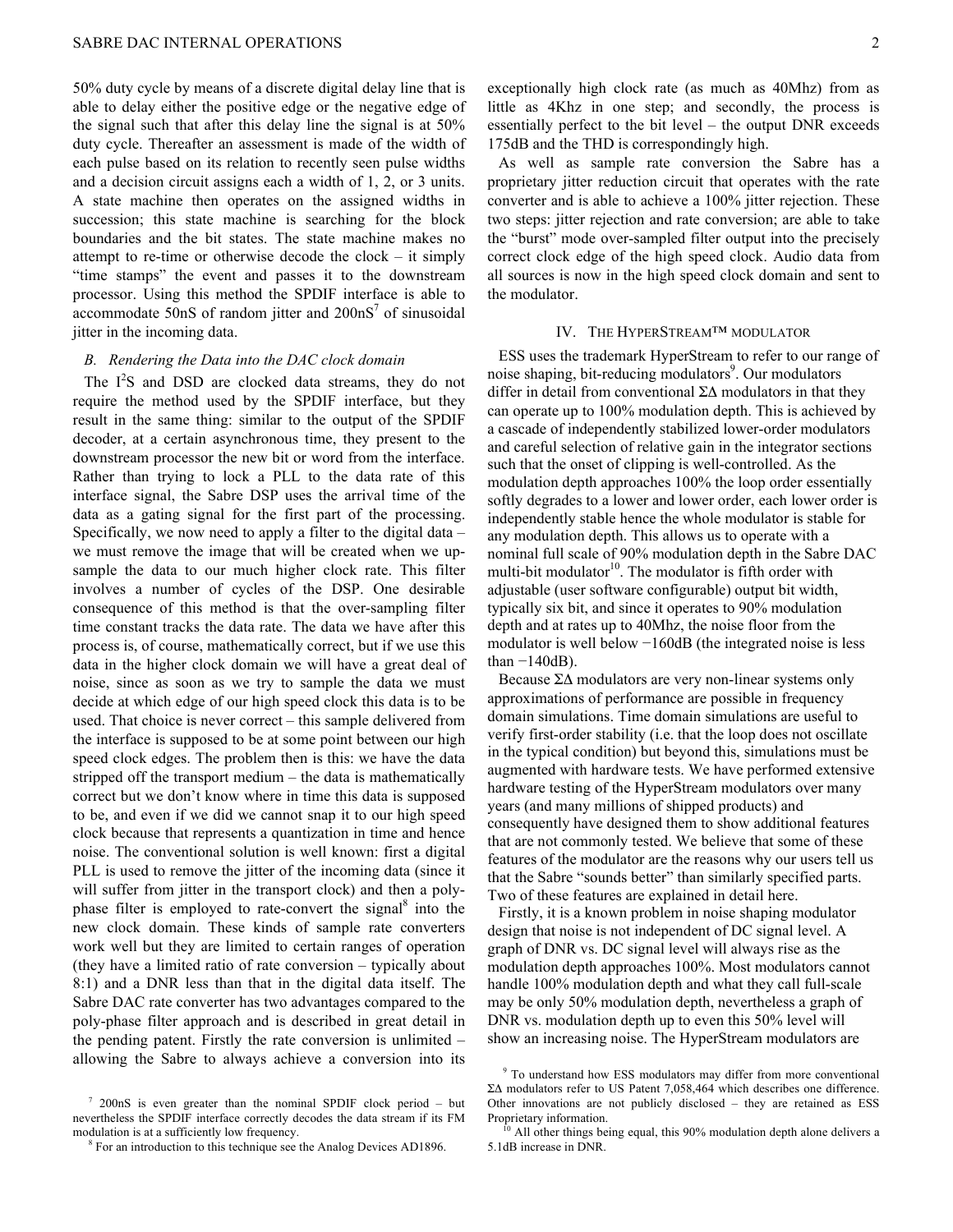designed such that this increasing noise is not so pronounced even as 100% modulation depth is approached (the modulator on the Sabre DAC has full-scale set to 90% modulation depth and even so shows less degradation of DNR on this test). But worse than this, a careful inspection of noise vs. DC offset will show that the noise is non-monotonic: some DACs show noise spikes that degrade the DNR to as much as 30dB less than the specification at certain specific DC offsets. The Sabre DAC shows no more than −123dB DNR even at the worst case DC offset.<sup>11</sup> A problem similar to noise vs. DC offset can show itself when noise vs. rate-of-change of DC offset is plotted. In fact any constant derivative of input may cause an anomalous noise; the Sabre is designed to minimize this phenomena as well as the simple DC offset case.

Secondly, certain  $\Sigma\Delta$  modulators when provided with a rapidly changing input signal will exhibit non-linear noise behavior as they process the transient. This is because all noise shaping modulators are feedback systems and the usual design process (supported by commonly available design tools) operates to minimize in-band noise suppression while maintaining stability. This noise-optimized stable loop configuration will lead to an output that matches the input to the required degree within the requested bandwidth as expected. However this typical design process neglects the dynamic response of each state variable: there are choices of Q (and relative gain) that minimize noise but result in relatively large lightly damped resonances of the internal state variables. The consequence of this is that in a quiet passage of music the state variables of the modulator are all operating within a certain "state space" and the quantization noise shaping is described by the noise characteristics in this "volume" of the space. After a large music transient has passed, the output traces its dynamic response back to the quiescent operating point as we expect, but every state variable is also following its transient response back to its quiescent point $12$ . During this multi-dimensional excursion back to the lower signal level the operating point traverses different volumes of the space, each of which has its own noise characteristic. Hence a very perceptive listener can hear something "anomalous" related to the transient response. We have designed our HyperStream modulators to exhibit strongly damped responses in all state variables. This means that a low level signal processed just prior to a transient and just after a transient, is processed in the same corner of the state space of the modulator and hence in the same quantization noise environment, thereby eliminating the anomalous errors in the music reproduction. These are the intrinsic reasons that the Sabre DAC reproduces music so accurately.

There are other benefits from our work on HyperStream modulators within our DVD chips which are not mentioned in detail here but they relate to the need to have all digital noise sources (truncation, clipping) give rise to quantization error signals that have precisely zero average value. The Sabre modulator has all these features.

#### <sup>11</sup> The Audio Precision 2722 can perform this test. Use a slowly changing DC offset superimposed on the -60db 1k tone to see the noise artifacts.

### V. THE ANALOG DAC

After all the DSP and complex noise shaping of the signal is complete the digital number must be converted to an analog output. In principle the typically six bit number may be applied to a six bit DAC and the analog output is produced. However, without additional sophistication, that analog output will never be more accurate than the DAC that is used – so the design is much more complex than a simple connection to a six bit DAC. This DAC was the focus of a great deal of effort in the chip development: the connection of the elements that make up the DAC to the analog power supply is exquisitely sensitive to any mismatch $13$ . However, to achieve a reference that is sufficiently low noise, to not compromise overall performance, requires an external voltage reference (AVcc). Therefore, the node labeled AVcc (the analog power supply) might better be called "DACReference" since it is the DAC reference level. You will note in our recommended PCB designs that either an amplifier or a large capacitor is placed at the Avcc point to ensure that the noise is not reduced by any spurious signal at this point. Further insight into the critical nature of the DAC design may be gained by noting that the crosstalk (from one DAC to another in Stereo mode) is less than −135dB – a testament to the degree of care taken in the on-chip routing of signals related to the DACs.

Despite all this effort in chip layout the DAC still would not meet the specifications were it not for a further innovation: a patented form of Dynamic Element Matching<sup>14</sup> (DEM) that is able to frequency shift any residual DAC mismatch well out of the audio band. Details may be found in the patent, but basically this particular form of DEM maintains a high degree of error cancellation such that in-band tones or spurious signals are completely removed.

One further aspect is worth mentioning: no matter how accurately the DAC is constructed, jitter will degrade the fidelity of the audio signal: if any jitter, that is time domain uncertainty, is associated with the data path that brings the bit from the digital DSP engine to the DAC, that jitter will show itself as a significant additional noise<sup>15</sup>. The DEM and specific switching pattern applied at the DAC bit is optimized to reduce sensitivity to timing jitter, but to mitigate this effect still further the distribution of the clock from the lowest phase noise point (which is the output of the on-chip crystal oscillator itself) to the sampling gate of the D-Type that times the signal into the CMOS inverter of the DAC, is done with extreme care. Each gate is optimized for maximum power supply rejection; each clock line is carefully laid out to remove any data dependant modulation of timing interval and the intrinsic timing match on the dedicated clock path is held to the sub-picosecond level.

The Sabre DAC has a total of eight such DAC channels, but each DAC is actually a balanced pair of the DACs as

<sup>&</sup>lt;sup>12</sup> The operating point in the machine state space is returning to the quiescent position – all the dimensions of the state are changing.

<sup>&</sup>lt;sup>13</sup> The design achieves a systematic error of less than 700 $\mu\Omega$ 

<sup>&</sup>lt;sup>14</sup> US Patent 7,116,257

<sup>&</sup>lt;sup>15</sup> The noise that jitter induces is not easily described: it is not a harmonic distortion but is a noise near the tone of the music that varies with the music: it is a noise that surrounds each frequency present in the audio signal and is proportional to it. Jitter noise is therefore subtle and will not be heard in the silence between audio programs. Experienced listeners will perceive it as a lack of clarity in the sound field or as a faint noise that accompanies the otherwise well defined quieter elements of the audio program.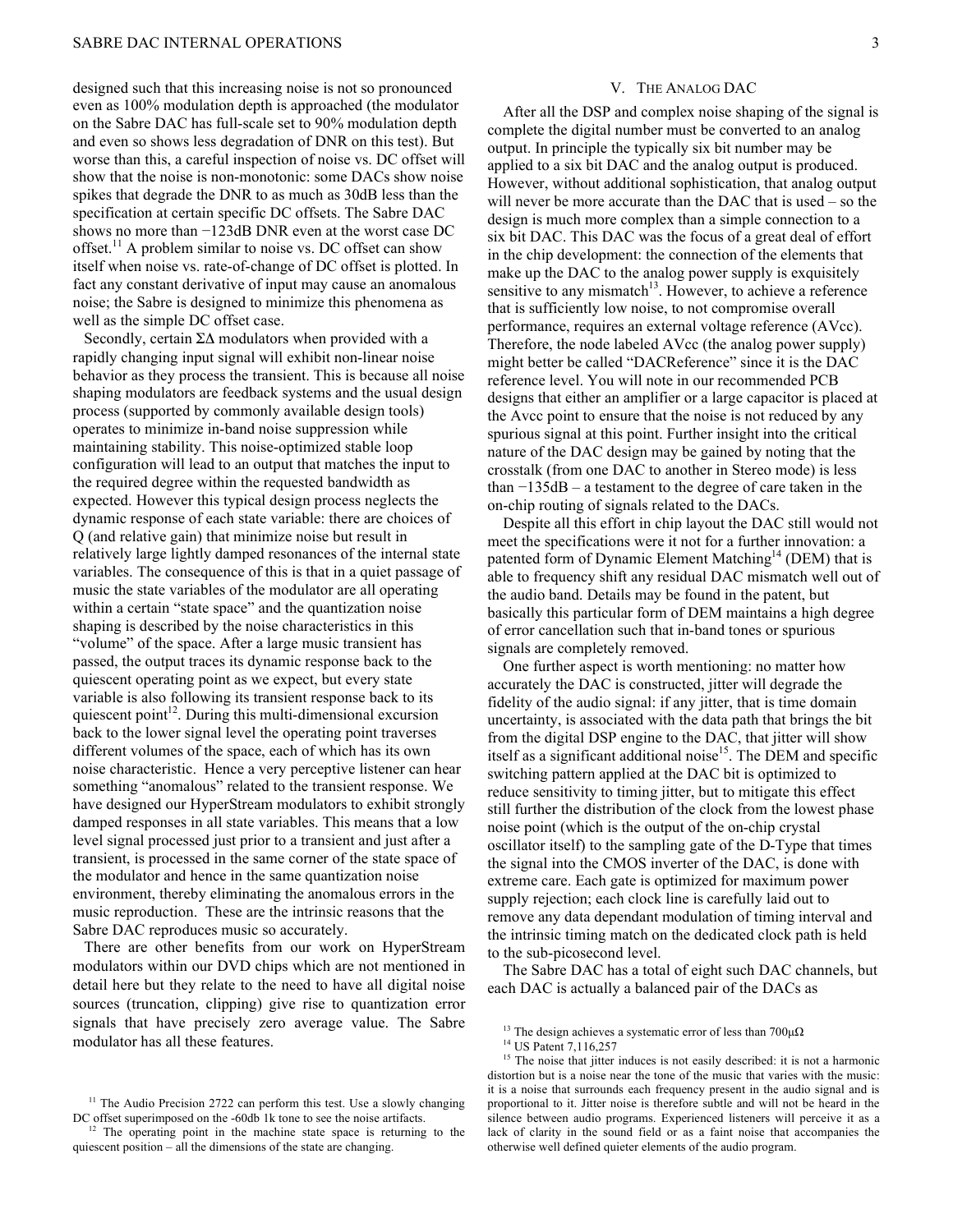described, so there are in effect 16 such DACs. Considerable flexibility in bit width and channel assignment of the DACs is provided, but the default configuration is optimum and unless some special need is found we recommend use of the default configuration.

The default configuration, in eight channel mode, is that a pair of six bit DACs operating in anti-phase make up each channel. Since the DACs are as described, namely a Thevenin equivalent to a voltage source linearly between AGnd and AVcc having an approximately  $800\Omega$  output impedance, you may choose to connect this output to a voltage mode (noninverting amplifier) configuration; or you may choose to connect it to a virtual ground current mode (inverting amplifier) configuration. The highest performance in terms of THD is via the current mode<sup>16</sup>, but both voltage and current mode provide about the same DNR.

The default configuration for Stereo mode, and the only configuration that can use the SPDIF input, is to wire four output channels in parallel. When Stereo mode is enabled in the configuration registers the same data is sent to all four channels. Effectively now the DACs become a pair of eight bit DACs having an output impedance of about 200Ω. This configuration allows >132dB of DNR to be typically reached<sup>17</sup>. THD in the Stereo current mode is limited by the external components and measurement equipment. We recommend using an extremely good op-amp for the highest performance but even an excellent op-amp is the limiting factor in the THD $^{18}$ .

# VI. OTHER CONSIDERATIONS

Aside from the items so far discussed, the Sabre DAC has these additional aspects:

## *A. Very Wide Data Path*

The Sabre DAC arithmetic operations are done with a wide data path width: 48 bits of precision are maintained in the critical element of the DSP. This extraordinary high resolution is then truncated with a noise shaping of its own such that the resulting digital number fed to the HyperStream modulator has less than −170dB of digital noise due to the calculations performed in the DSP. This emphasizes the fact that, to truly appreciate the Sabre DAC performance, you must use at least a 24 bit audio data source.

#### *B. Zero Stuffing not First Order Hold in up-sample*

A first order hold in the over sampling filter results in a narrower data path and hence less logic, but necessitates  $\sin(x)/x$  correction be at a lower rate. No  $\sin(x)/x$  correction is perfect and low rate  $sin(x)/x$  correction results in frequency domain imperfections. Zero-stuffing is mathematically more precise and results in a  $sin(x)/x$  correction at a much higher frequency and hence any errors are much further out-of-band.

<sup>17</sup> With 4.0V power supply greater than 133dB can be achieved.

# *C. No Peaking in the Linear Phase Filter*

The linear phase filter used to up-sample the digital data is not used to compensate any lack of flatness in the succeeding sections. Although an apparently simple means to correct for lack of gain flatness, this technique leads to slight peaking in the digital domain that disrupts the phase linearity of the output and can show up as unexpected variation in output group delay vs. frequency<sup>19</sup>. Consequently, the Sabre DAC has independently flat modulator and filter configurations.

## *D. Clickless, Very High Resolution Volume control*

The firmware presents a 0.5dB volume control register to the user allowing setting of volume to 0.5dB accuracy. However, internally the volume control operates to less than 1/64 of a dB and smoothly moves from one requested volume to the next. This results in a perfectly click-less volume step.

## VII. CONCLUSION

The Sabre DAC is a collection of circuits, techniques and systems designed to make the best DAC ever built. One feature that allows the Sabre DAC to reach such high performance is the modulator design: listening tests show that experienced listeners can distinguish between a conventional ΣΔ modulator and the extensions to the ΣΔ modulator as implemented in our range of HyperStream modulators. Experiments performed in our listening room suggest that it is the absence of correlations in parameters that seem to contribute to the listening experience. Specifically, two potential correlations are important: the signal level and noise level do not correlate – noise does not perceptibly vary with amplitude or rate of change of the signal; and transient events are rapidly extinguished in the integrators of the modulator which suppresses anomalous noise potentially created as the transient passes through the signal path.

However, to expose this level of detail to the listener, great care must taken in preventing jitter and suppressing any mechanism of cross talk between the data and the phase noise of the system clock.

## EXAMPLE PERFORMANCE GRAPHS

<sup>19</sup> Specifically, the digital filter is a symmetric FIR filter and has linear phase. Any residual frequency domain anomaly in the modulator is probably not linear phase; hence correcting the frequency domain response by adjusting the FIR appears correct in the frequency response plot, but if group delay is plotted it will be seen to be variable and possibly non-monotonic. (Essentially this is stating the obvious fact that group delay variation cannot be corrected in a FIR that has linear phase – the modulator and filter must be designed independently, neither relying on the other for any correction).

<sup>&</sup>lt;sup>18</sup> This is demonstrated by reducing the amplifier output signal excursions: when this is done DNR is slightly reduced but the THD improves, thus demonstrating that it is the amplifier that is limiting the THD. Beyond about 124dB THD limitation of the Audio Precision 2722 that is used to characterize the Sabre DAC begins to become apparent.